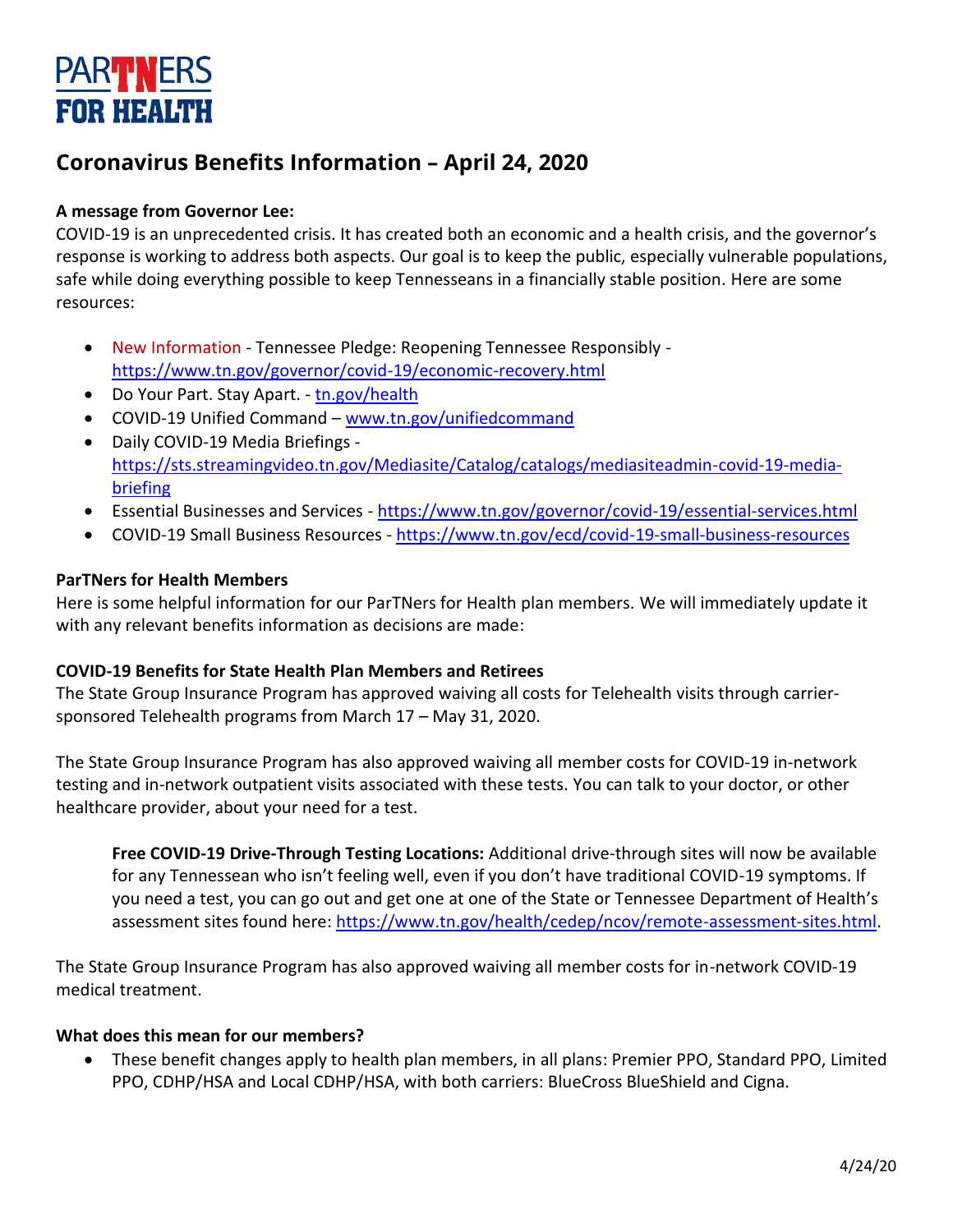- Members won't pay for any Telehealth visits from March 17 May 31 through carrier-sponsored Telehealth programs, (Cigna: MDLive/AmWell and BlueCross BlueShield: PhysicianNow), **even if the visit is for something other than COVID-19.** (See Telehealth heading below).
- Members won't have to pay a copay, coinsurance or any money toward their deductible for in-network COVID-19 tests and in-network visits when the visit leads to a COVID-19 test, as well as any services performed at the visit during which the COVID-19 test is performed in the following:
	- o Provider's office
	- o Urgent care facility
	- o Convenience clinic
	- o Telehealth
	- o Emergency Room
- Members won't have to pay a copay, coinsurance or any money toward their deductible for in-network COVID-19 medical treatment received in the following:
	- o Provider's office
	- o Urgent care facility
	- o Convenience clinic
	- o Emergency Room
	- o Inpatient/Outpatient Hospital Facility

### **See Frequently Asked Questions below for more member COVID-19 benefit information.**

#### **To stay informed on the status of COVID-19 in Tennessee, the following resources are available to you:**

- For a comprehensive list of statewide resources, please visit: [tn.gov/governor/covid-19.html.](https://www.tn.gov/governor/covid-19.html)
- The Department of Health (TDH) continues to be a primary resource for up-to-date information for the status of COVID-19 in Tennessee found by going t[o https://www.tn.gov/health/cedep/ncov.html.](https://www.tn.gov/health/cedep/ncov.html)
- Review the COVID-19 symptoms found on the CDC website by [clicking here.](https://www.cdc.gov/coronavirus/2019-ncov/about/symptoms.html)
- The CDC has updated information and guidance available online at [www.cdc.gov/coronavirus/2019](http://www.cdc.gov/coronavirus/2019-ncov/index.html) [ncov/index.html.](http://www.cdc.gov/coronavirus/2019-ncov/index.html)

#### **Telehealth**

- **Cigna members** can use your Telehealth (virtual medical services) benefits to keep you out of a provider's office. Go ahead and create your user profile with your current health information.
	- Log into MyCigna.com
	- Look for MDLive or Amwell and select the vendor of your choice
	- Or, call 888.726.3171 for MDLive or 855.667.9722 for Amwell
- **BlueCross BlueShield members** can use your PhysicianNow Telehealth (virtual medical services) benefits to keep you out of a provider's office. Go ahead and create your user profile with your current health information.
	- Log into BlueAccess at **[bcbst.com/members/tn\\_state/](http://www.bcbst.com/members/tn_state/)**
	- Look for and select Talk With a Doctor Now
	- Or, call 888.283.6691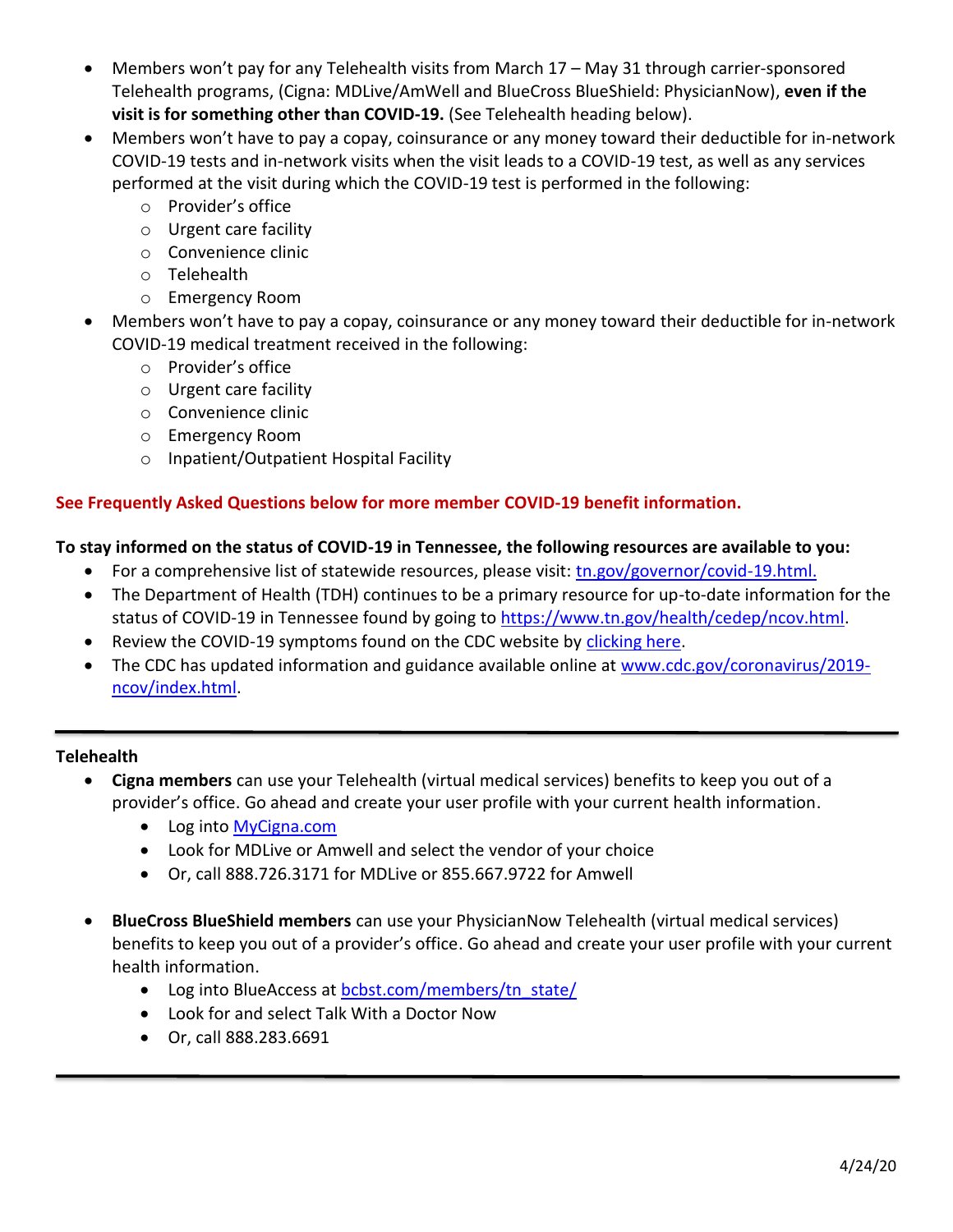### **Pharmacy Benefits**

Make the most of your **CVS/caremark Pharmacy Benefit**. Members can prepare ahead and avoid crowds by setting up mail order prescription fills, refilling prescriptions before they run out, and filling 30-day or 90-day supplies on most of prescriptions (excluding controlled substances, like opioids, and specialty medications).

If you have concerns about picking up your prescription in person, you may want to call your pharmacy and ask about shipping and delivery options. Some pharmacies are offering to mail or deliver prescriptions at no additional cost.

Additional information about your CVS/caremark pharmacy benefit. You may take advantage of:

**Relaxed refill restrictions.** We are temporarily waiving early refill limits on 30-day and 90-day prescriptions for maintenance medications such as high blood pressure, high cholesterol, coronary artery disease, congestive heart failure, depression, and asthma/COPD at any in-network pharmacy. You can now fill maintenance medication prescriptions ahead of schedule.

If you have any trouble, your pharmacy staff should check for messaging in their system from CVS/caremark that your plan sponsor is temporarily allowing early refill overrides. If your pharmacy has trouble with the override, they should contact the CVS/Caremark pharmacy help desk (your pharmacy has the phone number).

For more help with your **CVS/caremark pharmacy benefits**, visi[t info.caremark.com/stateoftn](http://info.caremark.com/stateoftn) or call 877.522.TNRX (8679) 24/7.

#### **PAYFLEX Information about the CARES Act: Potential impact for HSA and FSA participants**

On March 27, Congress passed the CARES (COVID-19 Aid, Relief, and Economic Security) Act, which may benefit members with PayFlex health savings accounts (HSAs) and our state and higher education members with flexible spending accounts (FSAs).

NOTE: These changes are effective for expenses incurred after December 31, 2019. These changes don't have an expiration date.

#### **Over-the-Counter Drugs and Medicines without a Prescription**

- The CARES Act allows patients to use HSA and FSA funds to purchase over-the-counter (OTC) drugs and medicines, *including those needed in quarantine and social distancing*, without a prescription from a physician.
- This law also adds feminine hygiene products to the list of eligible OTC items.

#### **Using a PayFlex Debit Card for Newly Eligible OTC Items:**

- HSA members will not be asked to provide substantiation or documentation for their over-the-counter (OTC) drugs and medicines purchased with the PayFlex debit card (though please keep all receipts in case for future reference).
- FSA members who use their PayFlex debit card for OTC drugs and medicines will likely have to provide a receipt for their purchase. However, work is being done to try to auto-substantiate these OTC products at the point of sale.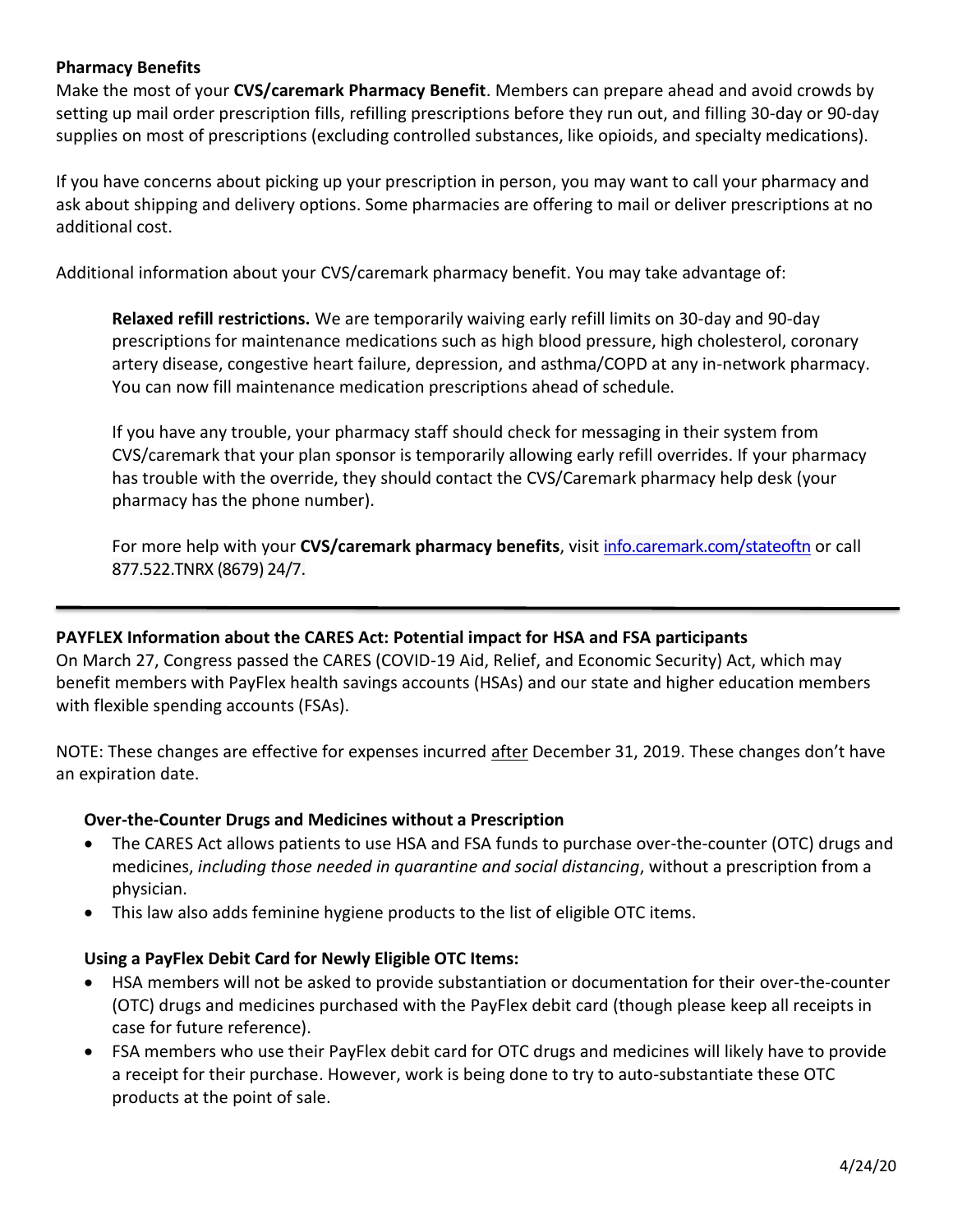• If the PayFlex debit card doesn't work at time of purchase, members can pay out of pocket and request reimbursement from their PayFlex account funds. This potential issue is a result of a new update to the debit card system's verification process. PayFlex does not have control over the update.

#### **Dental Benefits – Cigna PrePaid Members**

#### **Cigna Dental Virtual Care**

Cigna Dental Virtual Care is available 24 hours a day, seven days a week at no additional cost to Cigna Dental customers, through May 31, 2020.

#### **Click the link to learn more:**

[http://images.connecting.cigna.com/Web/CIGNACorporation/%7B30462794-442d-43b4-9c95-](http://images.connecting.cigna.com/Web/CIGNACorporation/%7B30462794-442d-43b4-9c95-1edc2f8e99d9%7D_Teleden_Flyer.pdf) [1edc2f8e99d9%7D\\_Teleden\\_Flyer.pdf](http://images.connecting.cigna.com/Web/CIGNACorporation/%7B30462794-442d-43b4-9c95-1edc2f8e99d9%7D_Teleden_Flyer.pdf)

#### **Cigna Dental Emergency**

In the event of a dental emergency, Cigna suggests patients contact their dentists to service and guide their care options. If the dental office is closed, Cigna can assist you in finding care by calling 1.800.244.6224 or customers can locate care on **mycigna.com** at [https://my.cigna.com/web/public/guest.](https://my.cigna.com/web/public/guest)

#### **Click the link to learn more:**

[http://app.connecting.cigna.com/e/es?s=1399&e=398867&elqTrackId=1f467d54f6314a1ab8a667d1e5cbf7d1](http://app.connecting.cigna.com/e/es?s=1399&e=398867&elqTrackId=1f467d54f6314a1ab8a667d1e5cbf7d1&elq=8c13224976bc4b0887cc46f6130f7aaa&elqaid=18785&elqat=1) [&elq=8c13224976bc4b0887cc46f6130f7aaa&elqaid=18785&elqat=1](http://app.connecting.cigna.com/e/es?s=1399&e=398867&elqTrackId=1f467d54f6314a1ab8a667d1e5cbf7d1&elq=8c13224976bc4b0887cc46f6130f7aaa&elqaid=18785&elqat=1)

#### **Partners Health & Wellness Center**

The Partners Health & Wellness Center on the 3<sup>rd</sup> floor of the TN Tower is continuing to provide limited services for state and higher education employees enrolled in the State Group Health Insurance Program. The center is not a COVID-19 testing site, but the staff has created a webpage to keep you updated on how coronavirus is changing the way they do business. Regular updates can be found at [https://www.partnershealthcenter.com/covid19.](https://www.partnershealthcenter.com/covid19)

# **Mental Health and Emotional Well-Being Resources (EAP and Behavioral Health Benefits) Online and Virtual Resources**

**Virtual Visits:** available for EAP and behavioral health

- Schedule a visit with a psychiatrist or therapist using secure video-conferencing
- Go to [Here4TN.com](http://www.here4tn.com/) to learn more

**[Talkspace online therapy](https://www.tn.gov/content/dam/tn/finance/fa-benefits/documents/talkspace_flier_2020.pdf)**: available for all members with behavioral health benefits

- Download the Talkspace app on your mobile device or computer throug[h Here4TN.com](http://www.here4tn.com/)
- Communicate safely and securely with a therapist from your phone or desktop
- Message a licensed therapist  $24/7$  includes text, audio or video messages within the secure app

**[Sanvello:](https://cx.optum.com/content/dam/cex-consumer/here4tn-etoolkit/documents/Here4TN-Sanvello-Flyer.pdf)** on-demand help with stress, anxiety and depression – available anytime

- Download the Sanvello app on your mobile device or computer through [Here4TN.com](http://www.here4tn.com/)
- The premium version of the app is available free to all with behavioral health benefits. Register using your behavioral health ID card.
- Members with EAP-only benefits have access to the free, standard version of the app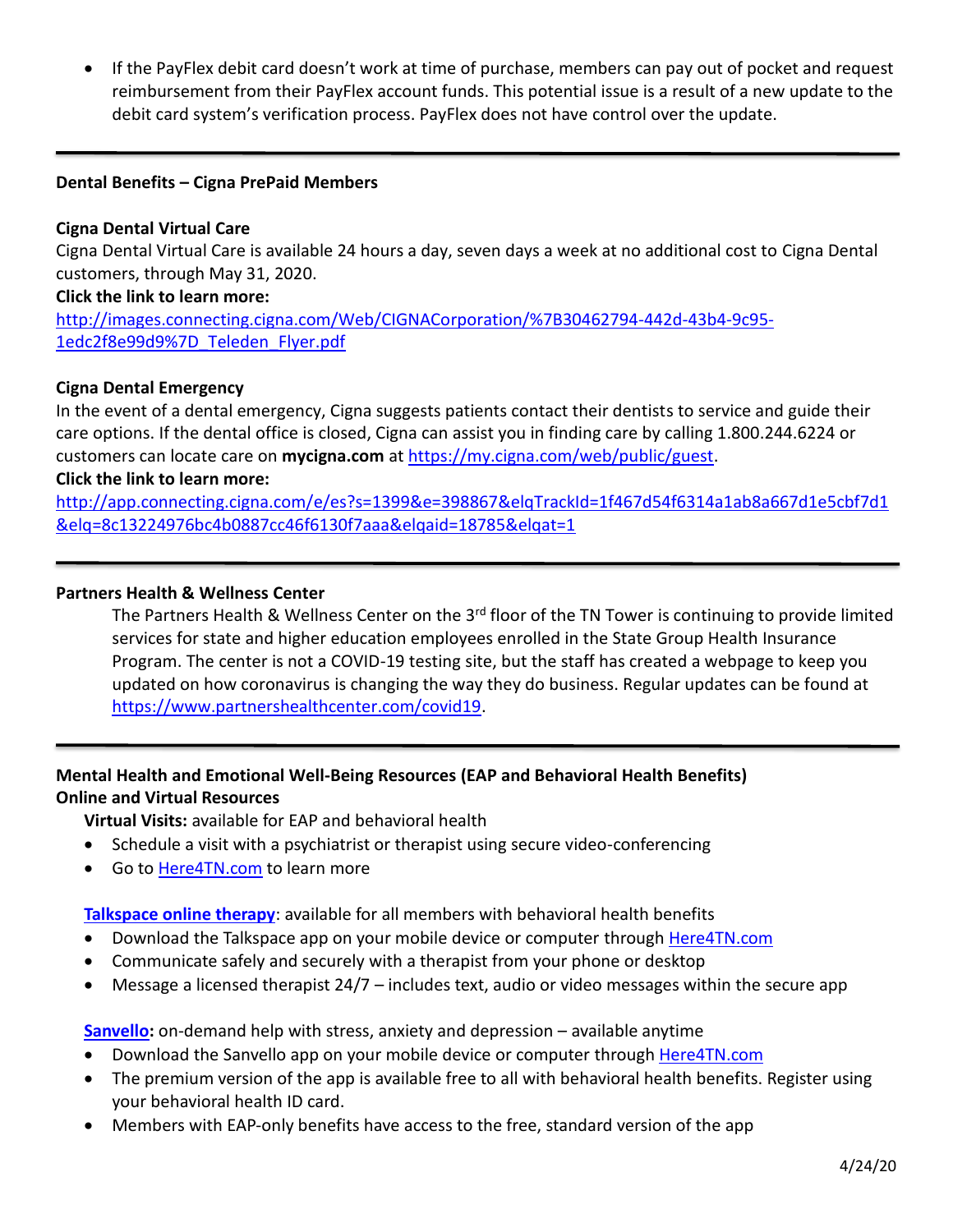• Clinical tools and techniques to help manage the symptoms of stress, anxiety and depression

**EAP services:** Master's level specialists are available around the clock to assist with stress, legal, financial, mediation and work/life services.

• Preauthorization is required to utilize your Employee Assistance Program. Simply call 855.437.3486 or go to [Here4TN.com](http://www.here4tn.com/) to obtain your preauthorization. If you prefer to access services over the phone, telephonic counseling is available as well as face-to-face appointments. **Call 855-Here4TN (855-437- 3486) for more information.**

#### **COVID-19 Resources On-Demand Video**

A pre-recorded video of a COVID-19 resources webinar, held in partnership with Optum and ActiveHealth, is posted for you to watch at your convenience.

**About the webinar:** While people may be impacted from COVID-19 in different ways, support resources are available. Here4TN EAP offers several coping resources. In this webinar, members will learn about the COVID-19 benefit information offered through the State Health Plan, the various digital resources available including Virtual Visits, Talkspace, Sanvello and more. ActiveHealth reviews basic ways to prevent the spread of germs, helps you understand social distancing and explores ways to cope with isolation during this time.

- Video and webinar slides are found at the top of the [ParTNers for Health EAP page.](https://www.tn.gov/partnersforhealth/other-benefits/eap.html)
- Video is also found on the ParTNers YouTube page: [https://youtu.be/K3zMbp9Sf5g.](https://youtu.be/K3zMbp9Sf5g)

#### **EAP Eligibility**

**State and Higher Education Employees:** EAP services are available to all benefits-eligible employees and their eligible family members, even if they are not enrolled in medical insurance.

• **Note** – The five EAP visits per year, per issue are per individual. Members are ineligible for EAP visits while they are currently receiving Behavioral Health services.

**Local Education, Local Government, COBRA and Retirees:** EAP services are available to those who are enrolled in medical insurance. Dependents are eligible even if they are not enrolled in medical insurance.

• **Note** – The five EAP visits per year, per issue are per individual. Members are ineligible for EAP visits while they are currently receiving Behavioral Health services.

# **Note: Optum Emotional Support Help Line Available to Anyone**

The Optum Emotional Support Help Line is available 24/7 to anyone in need, even if they are not enrolled in the benefit plan. The help line 866-342-6892 is staffed by professionally trained mental health experts and free of charge.

#### **Physical Well-Being Resources**

**MyActiveHealth:** available to all state employees (even if you are not enrolled in the health plan) and enrolled health plan members

- Access to health education topics, activity trackers for sleep and exercise as well as other tools to keep your physical health on track
- Log on to [www.myactivehealth.com/wellnesstn](http://www.myactivehealth.com/wellnesstn) to get started

**Working for a Healthier Tennessee (WFHT)** pulled together links to home workouts (yoga, cardio, body weight training, etc.)

• Microworkouts <https://darebee.com/pdf/fitness/microworkouts.pdf>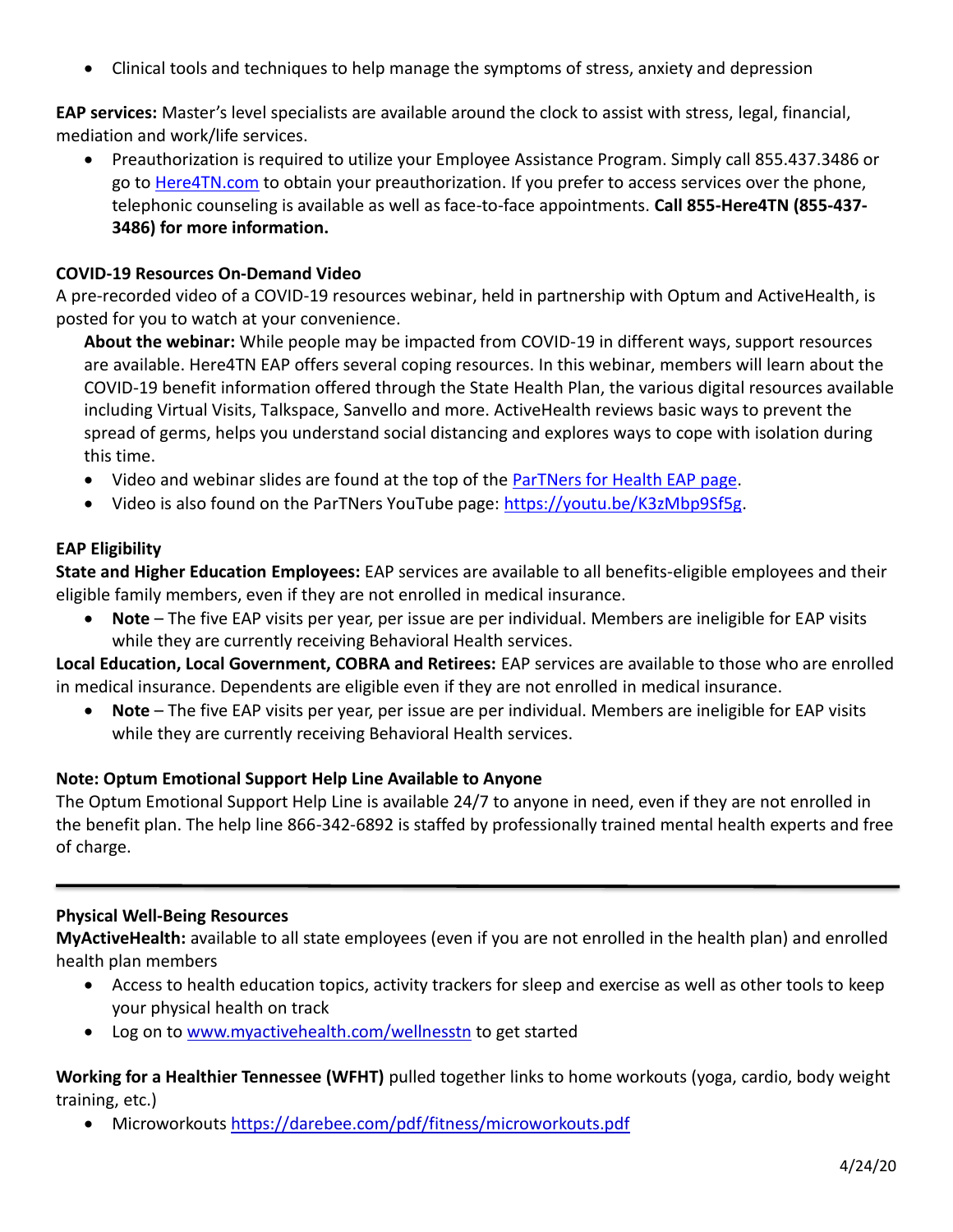- Indoor Cardio<https://darebee.com/workouts/indoor-cardio-workout>
- Popsugar Fitness<https://www.youtube.com/user/popsugartvfit>
- Yoga with Adrienne <https://www.youtube.com/user/yogawithadriene>
- Quiet Apartment Cardio https://www.youtube.com/watch?v=gke\_wung7Ng

# **COVID-19 Benefits Frequently Asked Questions (FAQs) for State Health Plan Members**

# **1. What should I do if I think I might have the COVID-19 virus? Should I go to the emergency room?**

- You can talk to your doctor, or other healthcare provider, about your need for a COVID-19 test or if you think you have the virus.
- Additional resources:
	- **The Tennessee Department of Health [www.tn.gov/health/cedep/ncov.html](http://www.tn.gov/health/cedep/ncov.html)**
	- **EXEC [www.cdc.gov/coronavirus/2019-ncov/index.html.](http://www.cdc.gov/coronavirus/2019-ncov/index.html)**
- Generally speaking, people should seek care if they experience a high fever, significant cough, shortness of breath or fatigue.
- **Free COVID-19 Drive-Through Testing Locations:** Additional drive-through sites will now be available for any Tennessean who isn't feeling well, even if you don't have traditional COVID-19 symptoms. If you need a test, you can go out and get one for free at the State or Tennessee Department of Health's assessment sites found here: [https://www.tn.gov/health/cedep/ncov/remote-assessment-sites.html.](https://www.tn.gov/health/cedep/ncov/remote-assessment-sites.html)

# **2. Is COVID-19 testing covered?**

- Members won't have to pay a copay, coinsurance or any money toward their deductible for innetwork COVID-19 tests and in-network visits in a provider's office, urgent care, convenience clinic, emergency room or by Telehealth.
- **Free COVID-19 Drive-Through Testing Locations:** Additional drive-through sites will now be available for any Tennessean who isn't feeling well, even if you don't have traditional COVID-19 symptoms. If you need a test, you can go out and get one for free at one of the State or Tennessee Department of Health's assessment sites found here: [https://www.tn.gov/health/cedep/ncov/remote-assessment-sites.html.](https://www.tn.gov/health/cedep/ncov/remote-assessment-sites.html)

# **3. Is COVID-19 treatment covered?**

• Members won't have to pay a copay, coinsurance, or any money toward their deductible for innetwork COVID-19 medical treatment received in a provider's office, urgent care, convenience clinic, emergency room, or inpatient/outpatient hospital facility as long as the visit is directly related to a COVID-19 diagnosis. All medical treatment not directly related to a COVID-19 diagnosis will be covered under the member's enrolled health plan benefits with applicable member cost share.

# **4. What about Telehealth?**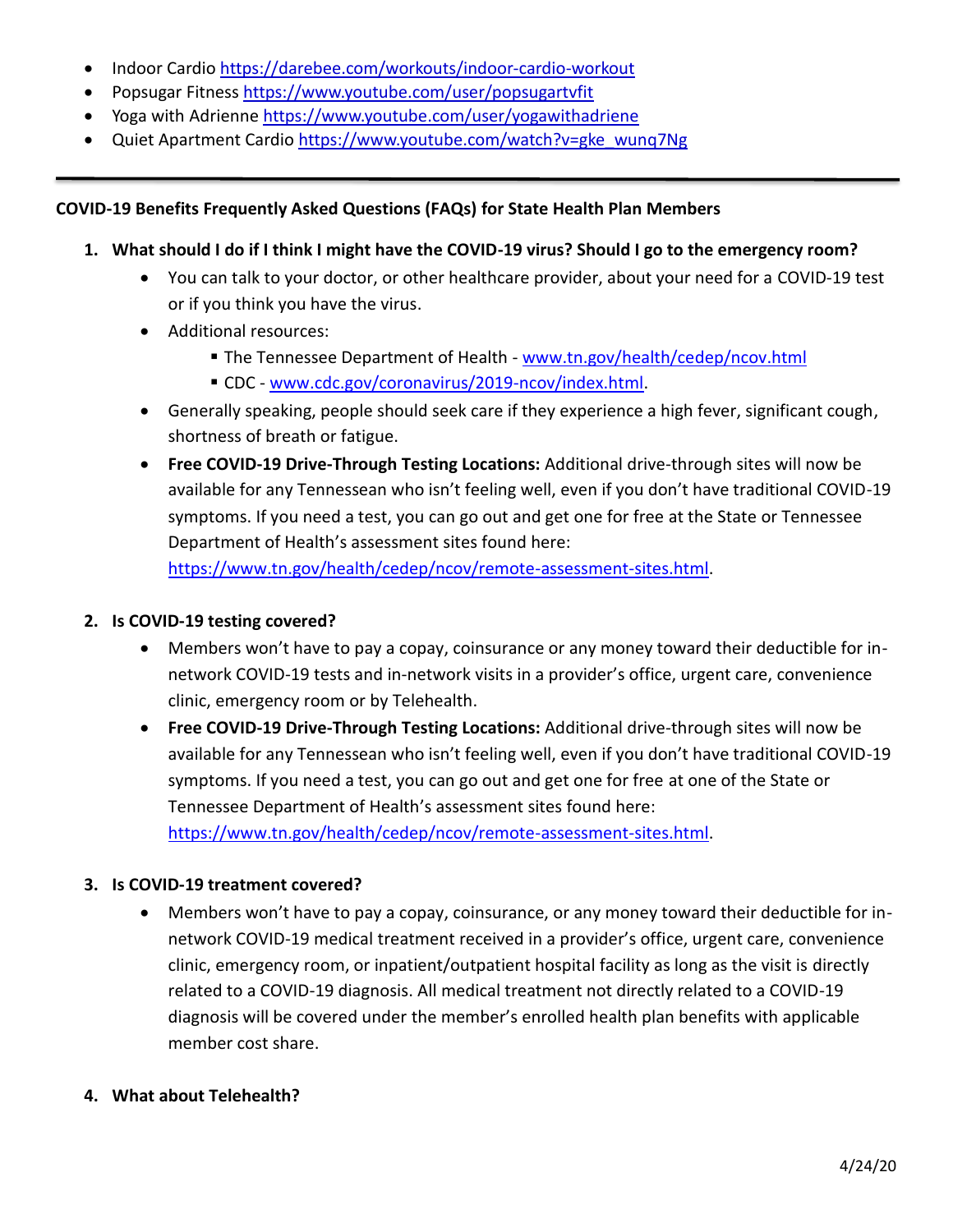• Members will not be required to pay for any Telehealth visits through carrier-sponsored Telehealth programs, (Cigna: MDLive/Amwell and BlueCross BlueShield: PhysicianNow), from March 17 through May 31, even if the visit is for something other than COVID-19. If you have questions, call BlueCross BlueShield or Cigna at the number on the back of your ID card and ask for help**.**

# **5. What will my Explanation of Benefits (EOB) show?**

• We are working closely with our carriers so that your EOB shows that you do not owe member cost share for in-network COVID-19 tests, in-network outpatient visits that lead to a test, and in-network medical treatment. However, for member cost share to be waived, the claim must be coded with a COVID-19 diagnosis code. If your EOB shows you owe a cost share, please contact either BlueCross BlueShield or Cigna, by calling the number on the back of your ID card for help. They will be able to explain the status of your claim and provide you with more information. Your provider may need to resubmit your claim with updated coding.

# **6. What if I pre-paid at the doctor's office or hospital, will I get that money back?**

- If it is an eligible in-network COVID-19 charge, you can get your money back. Once you have your EOB, you can contact the provider or hospital and request a refund, or you can call BlueCross BlueShield or Cigna at the number on the back of your ID card and ask for help**.**
- **7. What if I go to the emergency room for a test and then I am hospitalized? What will I have to pay for?**
	- The State Group Insurance Program is waiving cost sharing for in-network COVID-19 testing, innetwork outpatient visits associated with these tests, and in-network medical treatment for a COVID-19 diagnosis. The benefit does not include waiving member cost-sharing for treatment that is not related to a COVID-19 diagnosis, which would fall under the current benefit costsharing based on the health plan you are enrolled in.

# **8. I'm in the CDHP, will I have to pay for a test? Do I have to pay my deductible first?**

- If the eligible COVID-19 testing is in-network, then no, you would not have to pay anything toward your deductible for testing and in-network outpatient visits associated with the test.
- **9. Does this apply for all health plan members, in all networks, BlueCross BlueShield Network S, Cigna LocalPlus and Cigna OAP?** 
	- Yes, it applies to all members and retirees in all plans and in all networks.

# **10. What if I get a bill saying I owe money for a COVID-19 test? What do I do?**

• If you get a bill for a test, a COVID-19 related visit, or COVID-19 related treatment, wait until you have your Explanation of Benefits (EOB). If the EOB shows you owe money then call BlueCross BlueShield or Cigna at the number on the back of your card and ask for help. If the